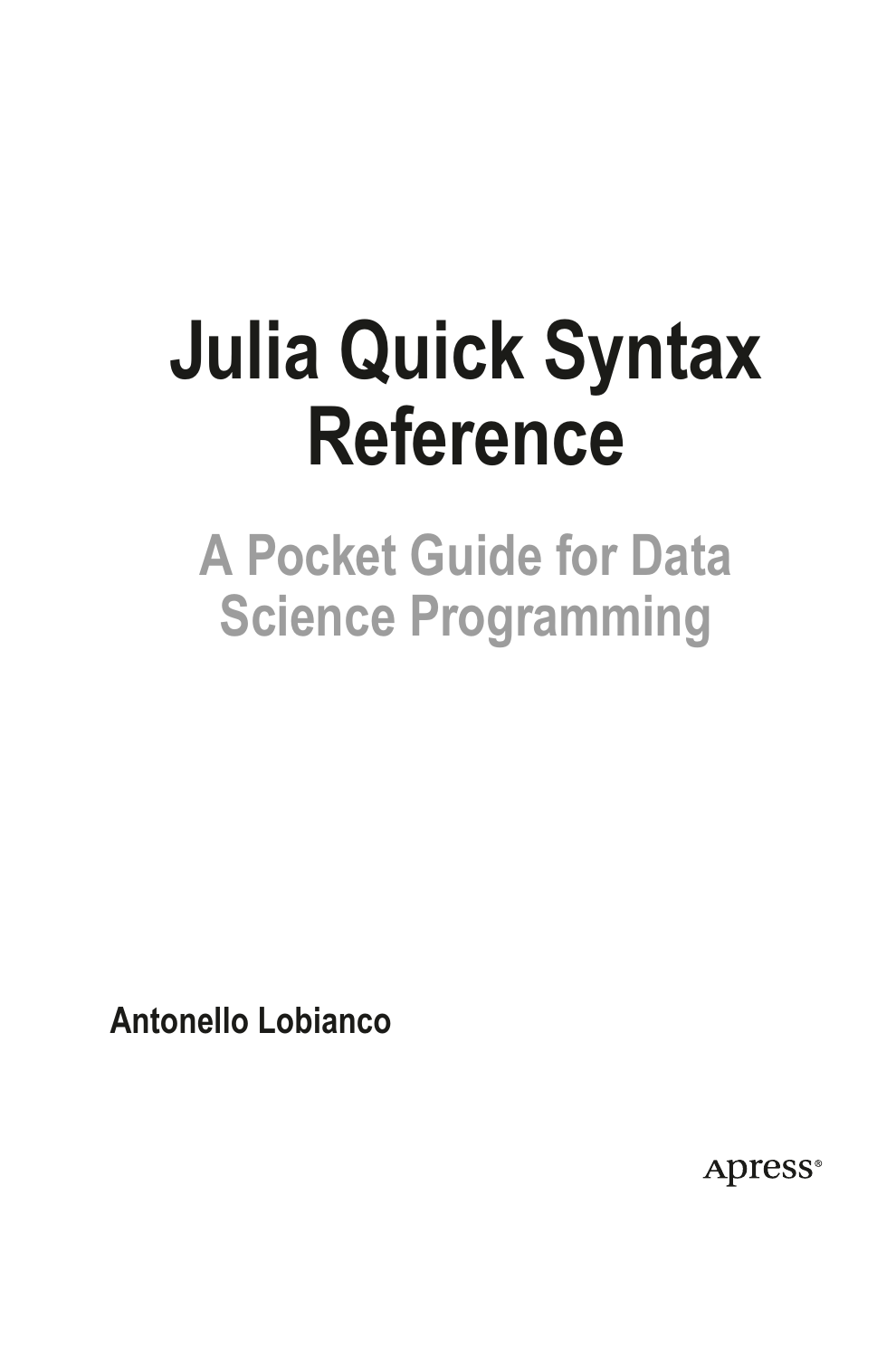#### *Julia Quick Syntax Reference: A Pocket Guide for Data Science*

#### *Programming*

Antonello Lobianco Nancy, France

#### ISBN-13 (pbk): 978-1-4842-5189-8 ISBN-13 (electronic): 978-1-4842-5190-4 <https://doi.org/10.1007/978-1-4842-5190-4>

#### Copyright © 2019 by Antonello Lobianco

This work is subject to copyright. All rights are reserved by the Publisher, whether the whole or part of the material is concerned, specifically the rights of translation, reprinting, reuse of illustrations, recitation, broadcasting, reproduction on microfilms or in any other physical way, and transmission or information storage and retrieval, electronic adaptation, computer software, or by similar or dissimilar methodology now known or hereafter developed.

Trademarked names, logos, and images may appear in this book. Rather than use a trademark symbol with every occurrence of a trademarked name, logo, or image we use the names, logos, and images only in an editorial fashion and to the benefit of the trademark owner, with no intention of infringement of the trademark.

The use in this publication of trade names, trademarks, service marks, and similar terms, even if they are not identified as such, is not to be taken as an expression of opinion as to whether or not they are subject to proprietary rights.

While the advice and information in this book are believed to be true and accurate at the date of publication, neither the authors nor the editors nor the publisher can accept any legal responsibility for any errors or omissions that may be made. The publisher makes no warranty, express or implied, with respect to the material contained herein.

Managing Director, Apress Media LLC: Welmoed Spahr Acquisitions Editor: Steve Anglin Development Editor: Matthew Moodie Coordinating Editor: Mark Powers

Cover designed by eStudioCalamar

Cover image designed by Freepik (www.freepik.com)

Distributed to the book trade worldwide by Springer Science+Business Media New York, 233 Spring Street, 6th Floor, New York, NY 10013. Phone 1-800-SPRINGER, fax (201) 348-4505, e-mail orders-ny@springer-sbm.com, or visit www.springeronline.com. Apress Media, LLC is a California LLC and the sole member (owner) is Springer Science + Business Media Finance Inc (SSBM Finance Inc). SSBM Finance Inc is a **Delaware** corporation.

For information on translations, please e-mail editorial@apress.com; for reprint, paperback, or audio rights, please email bookpermissions@springernature.com.

Apress titles may be purchased in bulk for academic, corporate, or promotional use. eBook versions and licenses are also available for most titles. For more information, reference our Print and eBook Bulk Sales web page at http://www.apress.com/bulk-sales.

Any source code or other supplementary material referenced by the author in this book is available to readers on GitHub via the book's product page, located at www.apress.com/ 9781484251898. For more detailed information, please visit http://www.apress.com/ source-code.

Printed on acid-free paper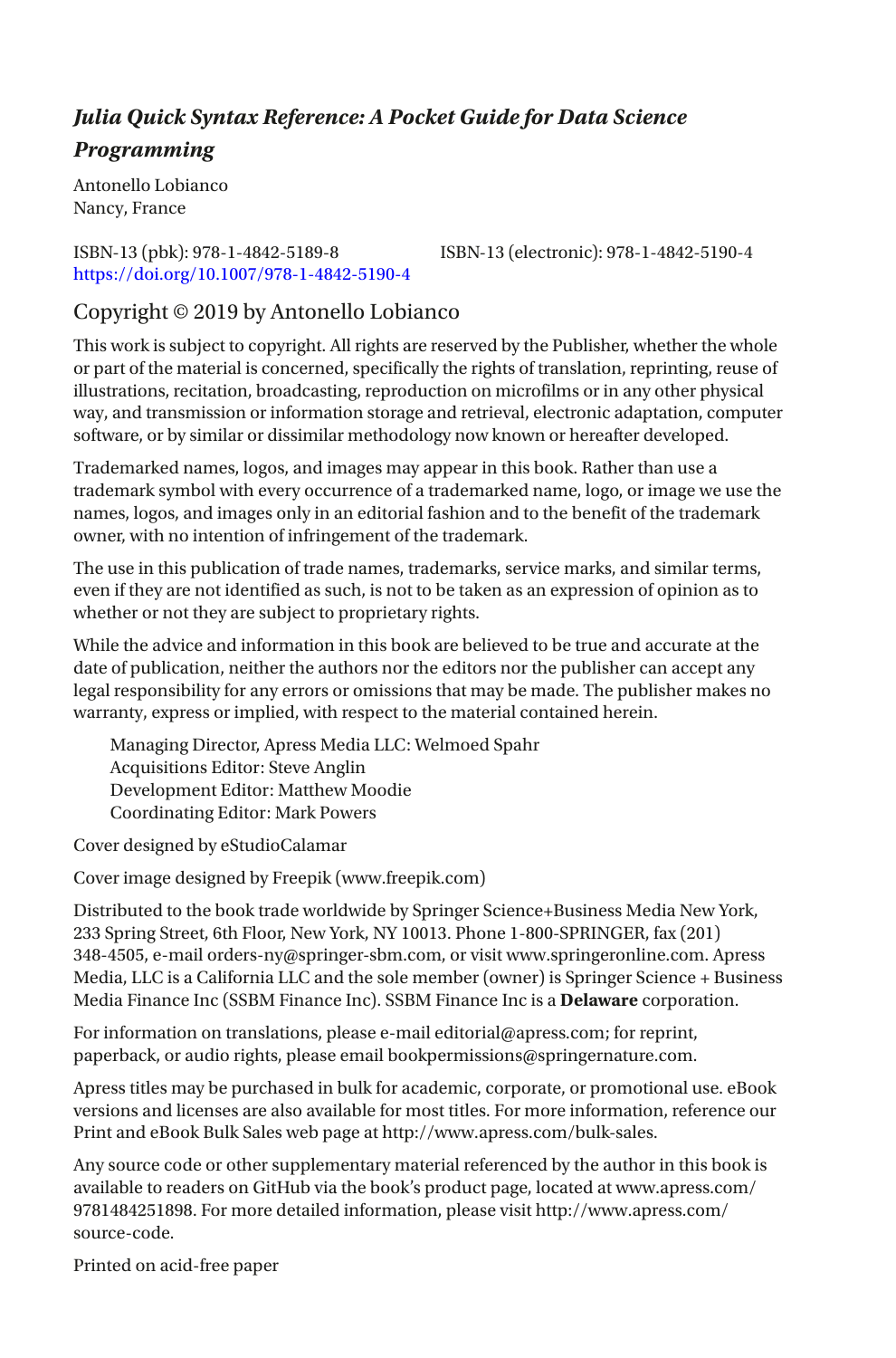## **Table of Contents**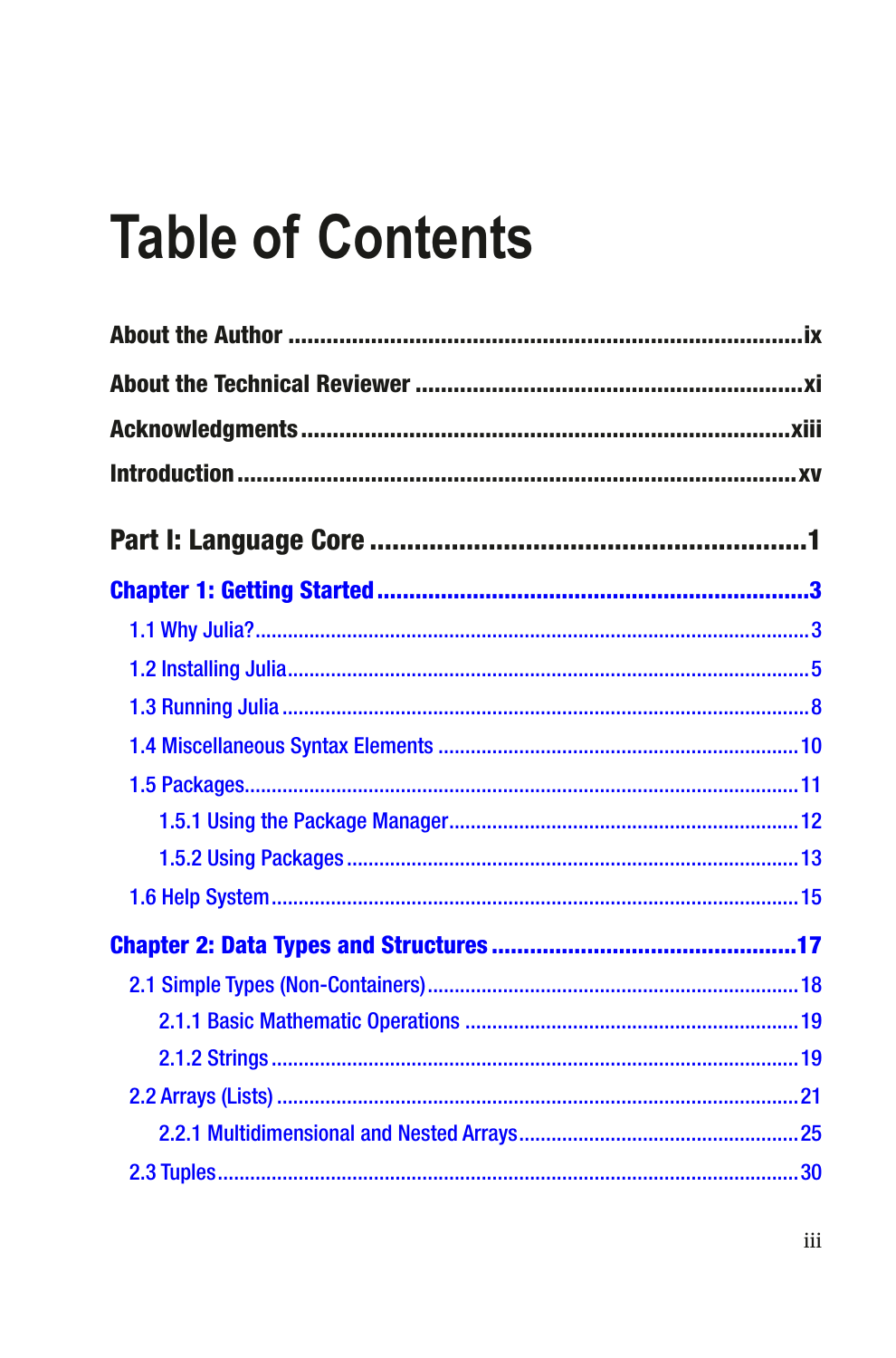#### **TABLE OF CONTENTS**

| 3.2 Repeated Iteration: for and while Loops, List Comprehension, Maps  43 |  |
|---------------------------------------------------------------------------|--|
|                                                                           |  |
|                                                                           |  |
|                                                                           |  |
|                                                                           |  |
|                                                                           |  |
|                                                                           |  |
|                                                                           |  |
|                                                                           |  |
| 3.4.7 Anonymous Functions (aka "Lambda" Functions)52                      |  |
|                                                                           |  |
|                                                                           |  |
|                                                                           |  |
|                                                                           |  |
|                                                                           |  |
|                                                                           |  |
|                                                                           |  |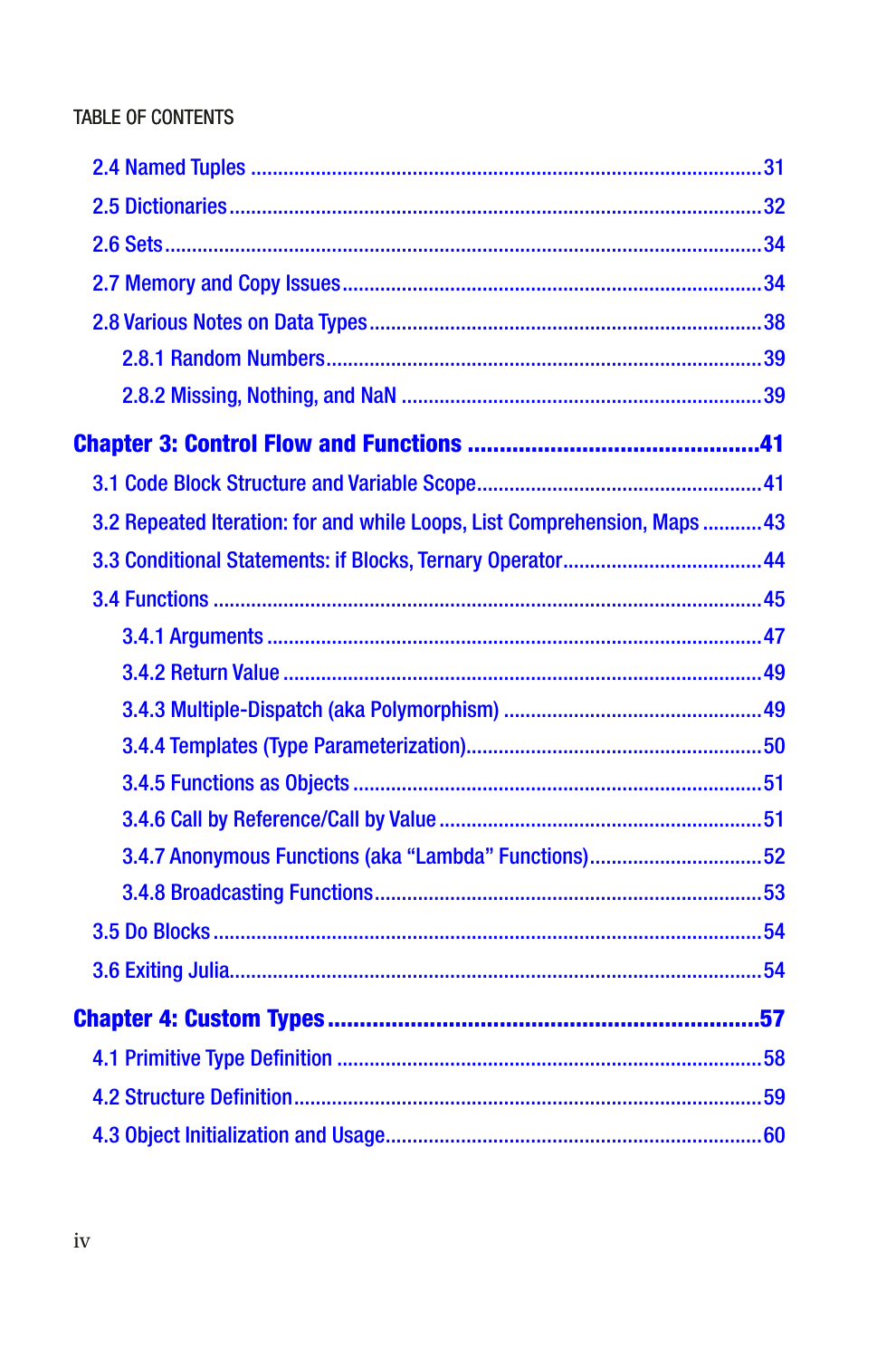#### **TABLE OF CONTENTS**

| 4.4.1 Implementation of the Object-Oriented Paradigm in Julia  63 |  |
|-------------------------------------------------------------------|--|
|                                                                   |  |
|                                                                   |  |
|                                                                   |  |
|                                                                   |  |
|                                                                   |  |
|                                                                   |  |
|                                                                   |  |
|                                                                   |  |
|                                                                   |  |
|                                                                   |  |
|                                                                   |  |
|                                                                   |  |
|                                                                   |  |
|                                                                   |  |
|                                                                   |  |
|                                                                   |  |
|                                                                   |  |
|                                                                   |  |
|                                                                   |  |
|                                                                   |  |
|                                                                   |  |
|                                                                   |  |
|                                                                   |  |
|                                                                   |  |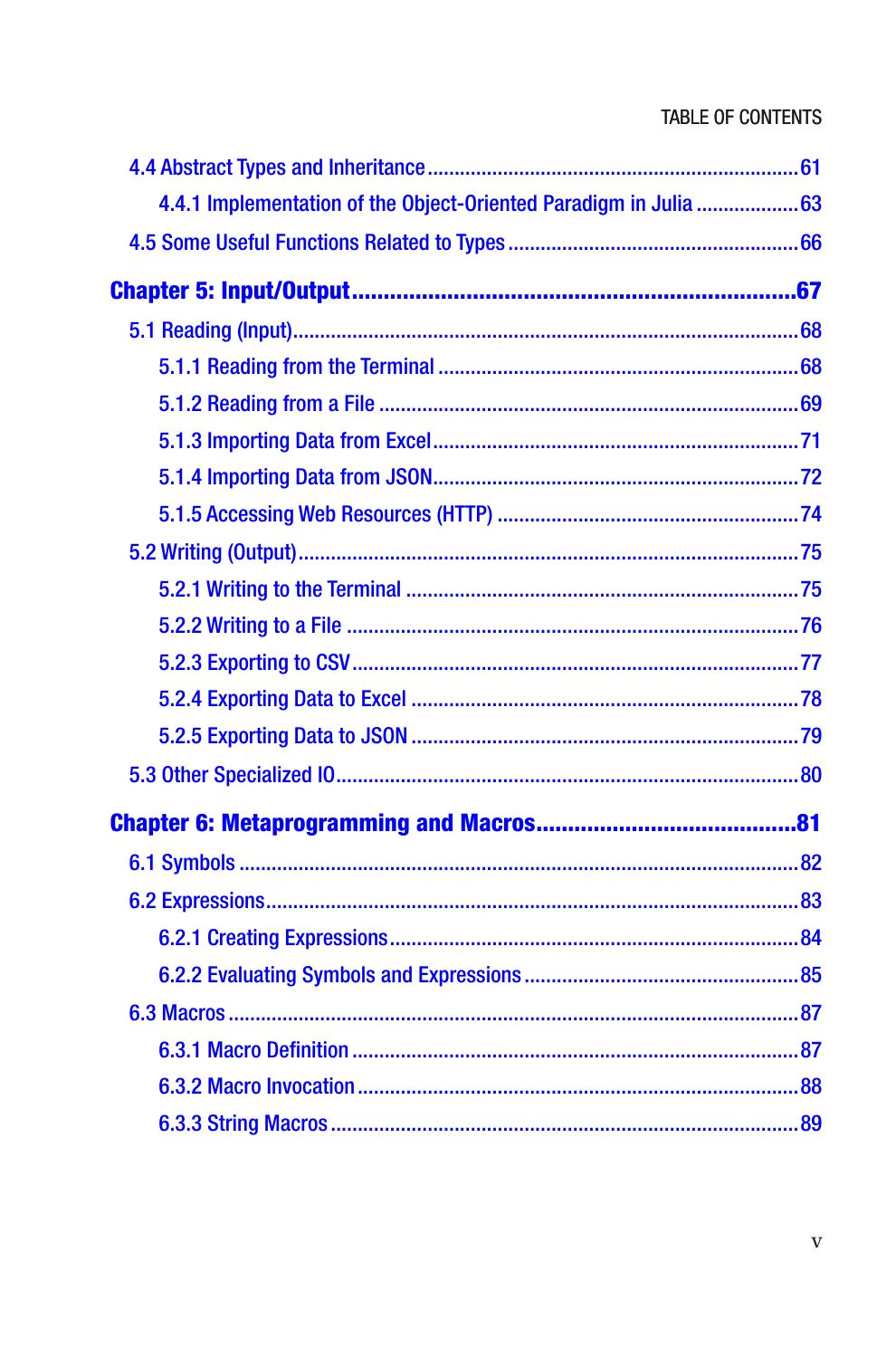| Chapter 7: Interfacing Julia with Other Languages91 |  |
|-----------------------------------------------------|--|
|                                                     |  |
|                                                     |  |
|                                                     |  |
|                                                     |  |
|                                                     |  |
|                                                     |  |
|                                                     |  |
|                                                     |  |
|                                                     |  |
|                                                     |  |
|                                                     |  |
|                                                     |  |
|                                                     |  |
|                                                     |  |
|                                                     |  |
|                                                     |  |
|                                                     |  |
|                                                     |  |
|                                                     |  |
|                                                     |  |
|                                                     |  |
|                                                     |  |
|                                                     |  |
|                                                     |  |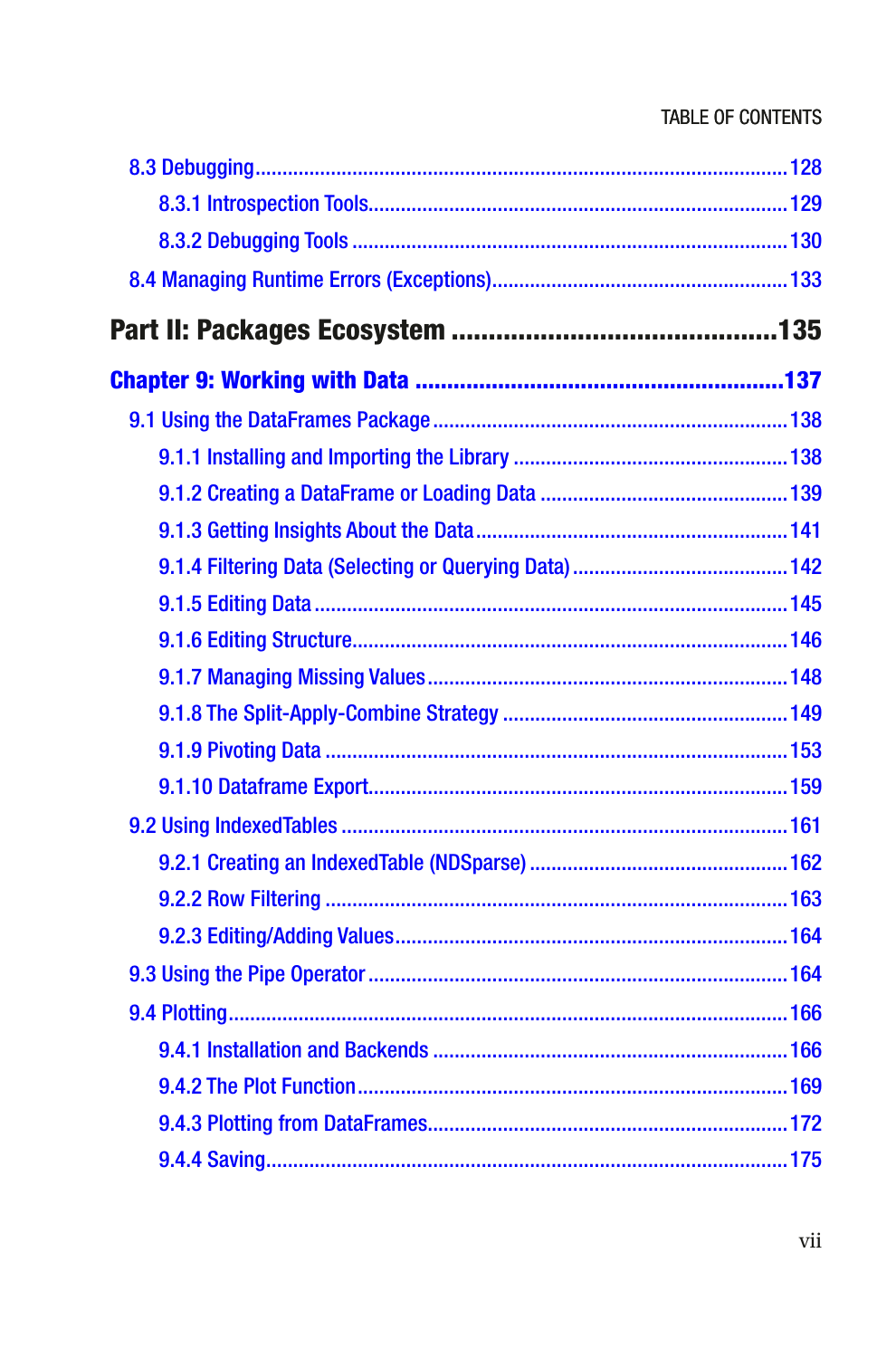#### **TABLE OF CONTENTS**

| 10.1.2 Choosing Between Pizzas and Sandwiches, a Non-Linear    |  |
|----------------------------------------------------------------|--|
|                                                                |  |
|                                                                |  |
|                                                                |  |
|                                                                |  |
|                                                                |  |
|                                                                |  |
|                                                                |  |
|                                                                |  |
|                                                                |  |
| 10.3.4 Retrieving the Parameters and Comparing them with the   |  |
|                                                                |  |
|                                                                |  |
|                                                                |  |
|                                                                |  |
|                                                                |  |
| 11.3 Interact and Mux: Expose Interacting Models on the Web206 |  |
|                                                                |  |
|                                                                |  |
|                                                                |  |
|                                                                |  |
|                                                                |  |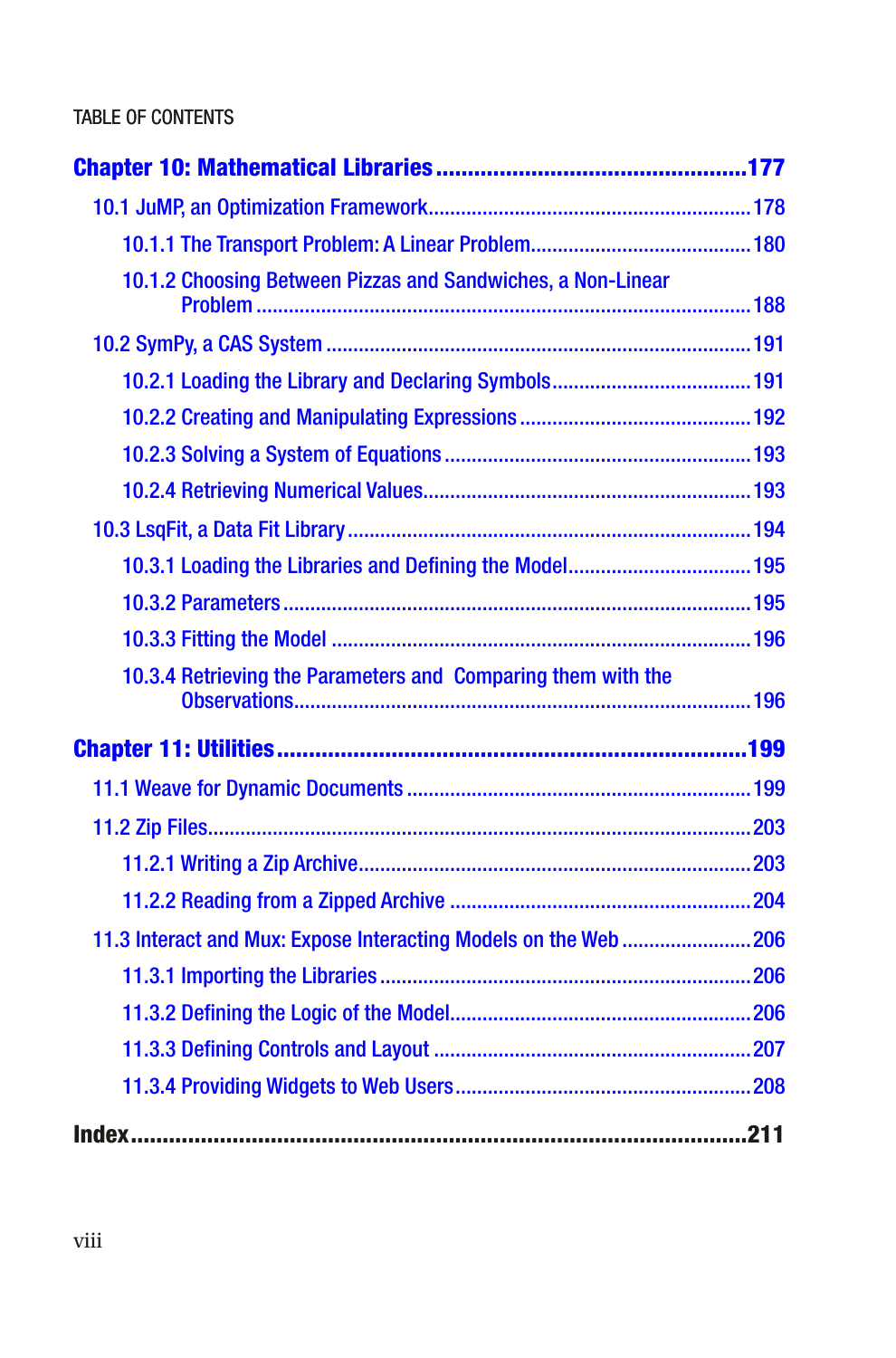## **About the Author**

**Antonello Lobianco**, PhD is a research engineer employed by a French Grande école (Polytechnic University). He works on biophysical and economic modeling of the forest sector and is responsible for the Lab Models portfolio. He uses C++, Perl, PHP, Python, and Julia. He teaches environmental and forest economics at the undergraduate and graduate levels and modeling at the PhD level. He has been following the development of Julia as it fits his modeling needs, and he is the author of several Julia packages (search for sylvaticus on GitHub for more information).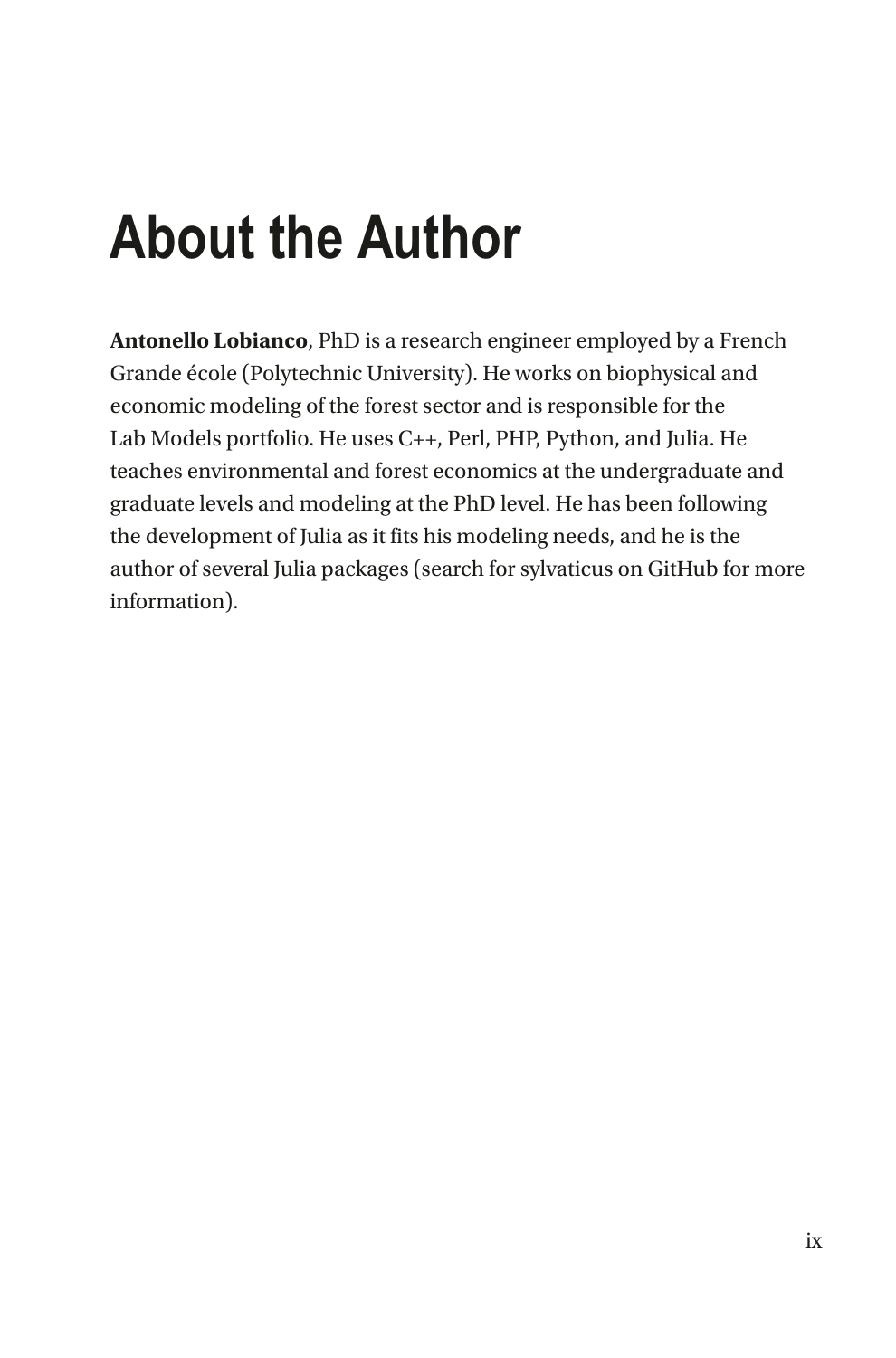## **About the Technical Reviewer**

**Germán González-Morris** is a polyglot software architect/engineer with 20+ years in the field. He has knowledge of Java (EE), Spring, Haskell, C, Python, and JavaScript, among others. He works with web distributed applications. Germán loves math puzzles (including reading Knuth) and swimming. He has tech reviewed several books, including an application container book (Weblogic), as well as titles covering various programming languages (Haskell, TypeScript, WebAssembly, Math for Coders, and RegExp, for example). You can find more information on his blog (<https://devwebcl.blogspot.com/>) or Twitter account (@devwebcl).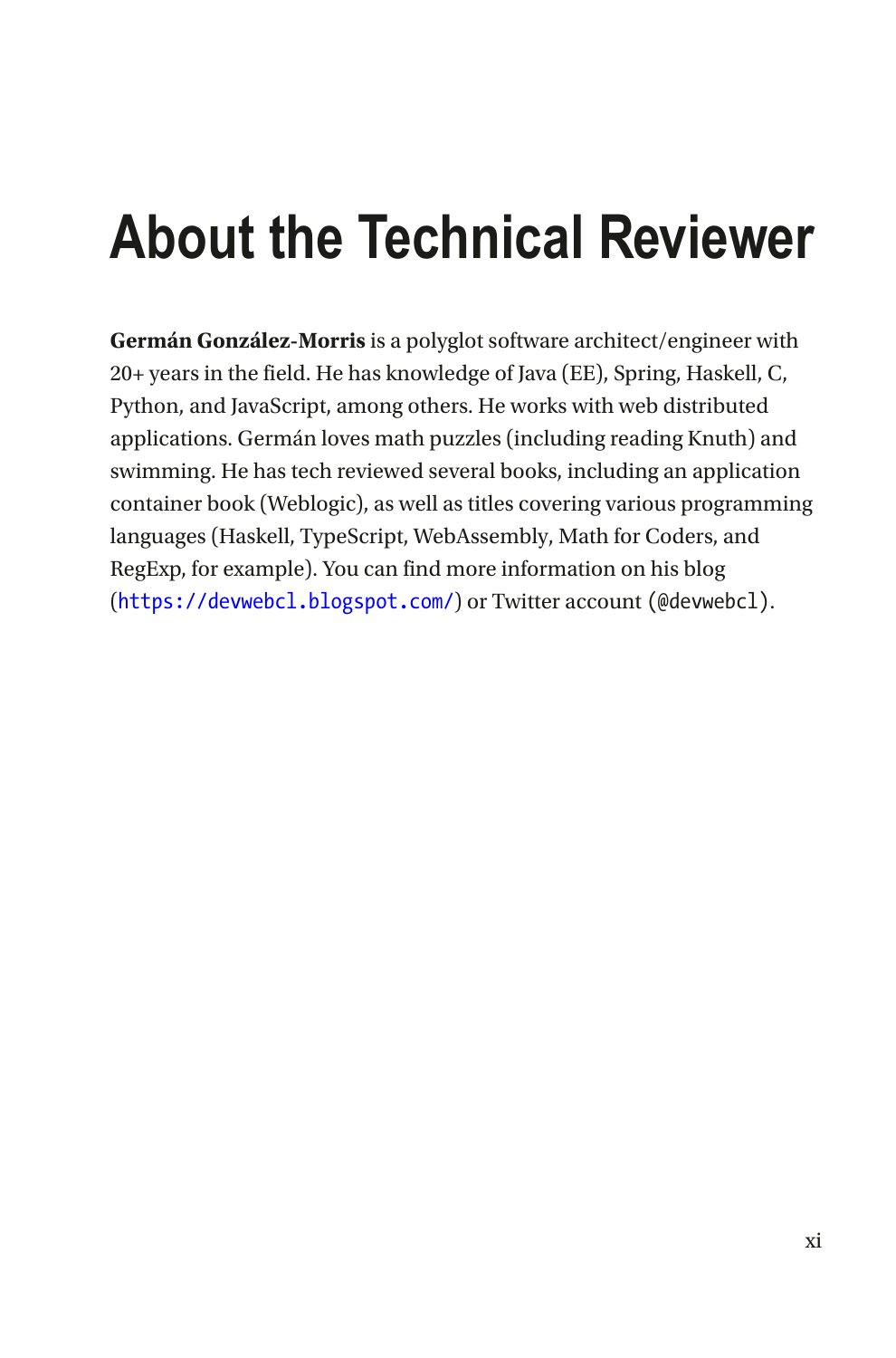### **Acknowledgments**

This work has been supported by the French National Research Agency through the Laboratory of Excellence, ARBRE, part of the "Investissements d'Avenir" program (ANR 11 – LABX-0002-01).

I want to thank Germán González-Morris for his valuable help in finding errors in the code and improving the description of the language. I want to also thank Mark Powers, the Apress coordinating editor, for his numerous "check ins" that pushed me to continue and finish the book.

This has been possible thanks to the understanding and support of my family.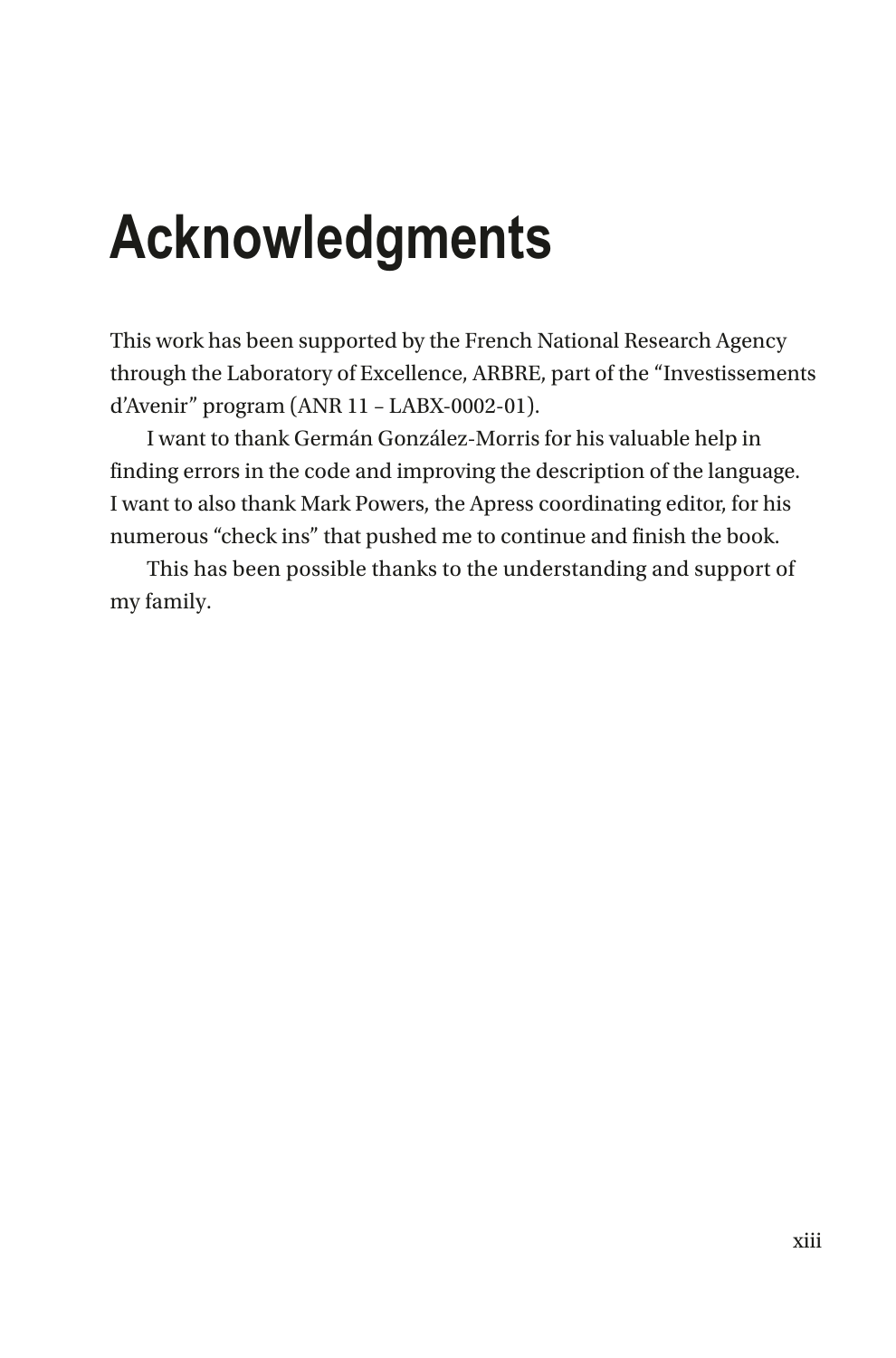### **Introduction**

This Julia quick syntax reference book covers the main syntax elements of the Julia language as well as some of its more important packages.

The first chapter explains the basic skills needed to set up the software you need to run and develop Julia programs, including managing Julia packages.

Chapter [2](https://doi.org/10.1007/978-1-4842-5190-4_2) presents the many predefined types (integers, strings, arrays, etc.) and the methods to work with them. Memory and copy issues are also presented in this chapter, together with an important discussion about the implementation of the various concepts of *missingness*.

After the basic data types have been introduced, Chapter [3](https://doi.org/10.1007/978-1-4842-5190-4_3) deals with how to organize them in a sequence of logical statements to compose your program. Control flow, functions, blocks, and scope are all discussed in this chapter.

In Chapter [4,](https://doi.org/10.1007/978-1-4842-5190-4_4) we extend our discussion to custom types—in Julia, both primitive and composite types can be custom-defined—and to their organization in the program, either using inheritance or composition. This chapter will be of particular use to readers accustomed to other objectoriented programs, in order to see how to apply object-oriented concepts in Julia.

Chapter [5](https://doi.org/10.1007/978-1-4842-5190-4_5) explains how to retrieve the inputs needed by your program from a given source (the terminal, a text/CSV/Excel/JSON file, or a remote resource) and conversely, to export the outputs of your program.

In Chapter [6,](https://doi.org/10.1007/978-1-4842-5190-4_6) we discuss a peculiar feature of Julia, that is, the possibility to manipulate the code itself after it has been parsed, but before it is compiled and run. This paves the way to powerful macro programming. We discuss it and present the concepts of *symbols* and *expressions* in Chapter [6.](https://doi.org/10.1007/978-1-4842-5190-4_6)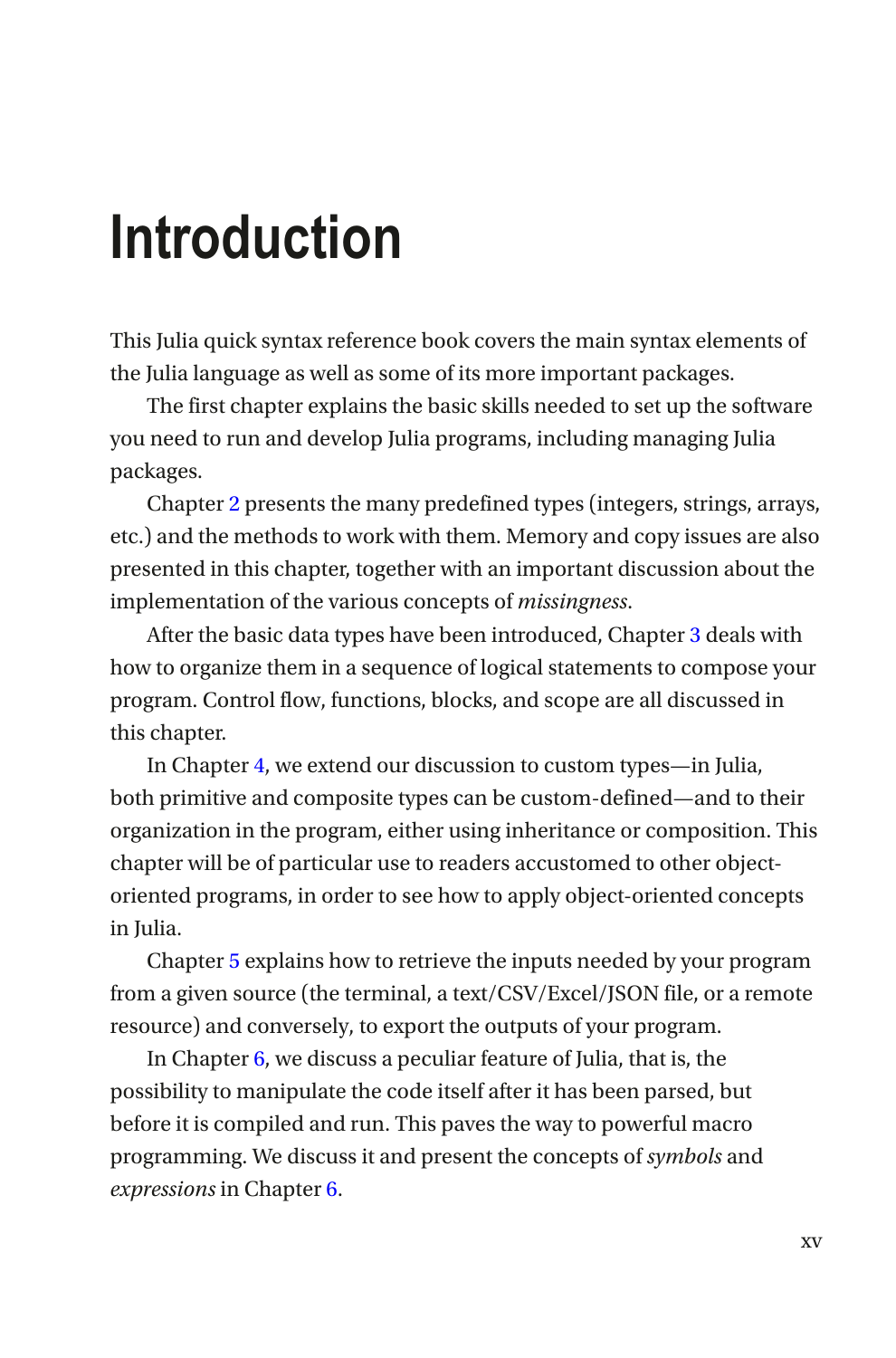#### **INTRODUCTION**

Julia is a relatively new language, and while the package ecosystem is developing extremely rapidly (as most packages can be written directly in the Julia language alone), it is highly likely that you will still need libraries for which a direct port to Julia is not yet available. Conversely, your main workflow may be in another, slower, high-level language and you may want to use Julia to implement some performant-critical tasks. Chapter [7](https://doi.org/10.1007/978-1-4842-5190-4_7) shows how to use C, C++, Python, and R code and their relative libraries in Julia and, conversely, embed Julia code in Python or R programs.

The following chapter (Chapter  $\theta$ ) gives a few recommendations for writing efficient code, with runtime performances comparable to compiled languages. We also deal here with *programmer's efficiency*, discussing profiling and debugging tools and with a short introduction to runtime exceptions.

This completes the discussion of the *core* of the language. Julia, however, has been designed as a thin language where most features are provided by external packages, either shipped with Julia itself (a sort of Julia Standard Library) or provided by third parties.

Therefore, the second part of the book deals with this Julia package ecosystem. Chapter [9](https://doi.org/10.1007/978-1-4842-5190-4_9) introduces the main packages for working with numerical data: storage with data structure packages like DataFrames and IndexedTables; munging with DataFramesMeta, Query, and Pipe; and visualization with the Plot package.

If Chapter [9](https://doi.org/10.1007/978-1-4842-5190-4_9) deals with processing numerical data, Chapter [10](https://doi.org/10.1007/978-1-4842-5190-4_10) deals with mathematical libraries for more theoretical work. JuMP is an acclaimed "algebraic modeling language" for numerical optimization (and can be in itself the primary reason to learn about Julia). We present two complete examples with linear and non-linear models. The second model is then rewritten to be analytically resolved with SymPy, which is a library for symbolic computation, e.g. the analytical resolution of derivatives, integrals, and equations (and systems of equations). Chapter [10](https://doi.org/10.1007/978-1-4842-5190-4_10) ends with a presentation of  $L$ sqFit, a powerful and versatile library to fit data. Finally, Chapter [11](https://doi.org/10.1007/978-1-4842-5190-4_11) concludes the book with a series of tools that are of